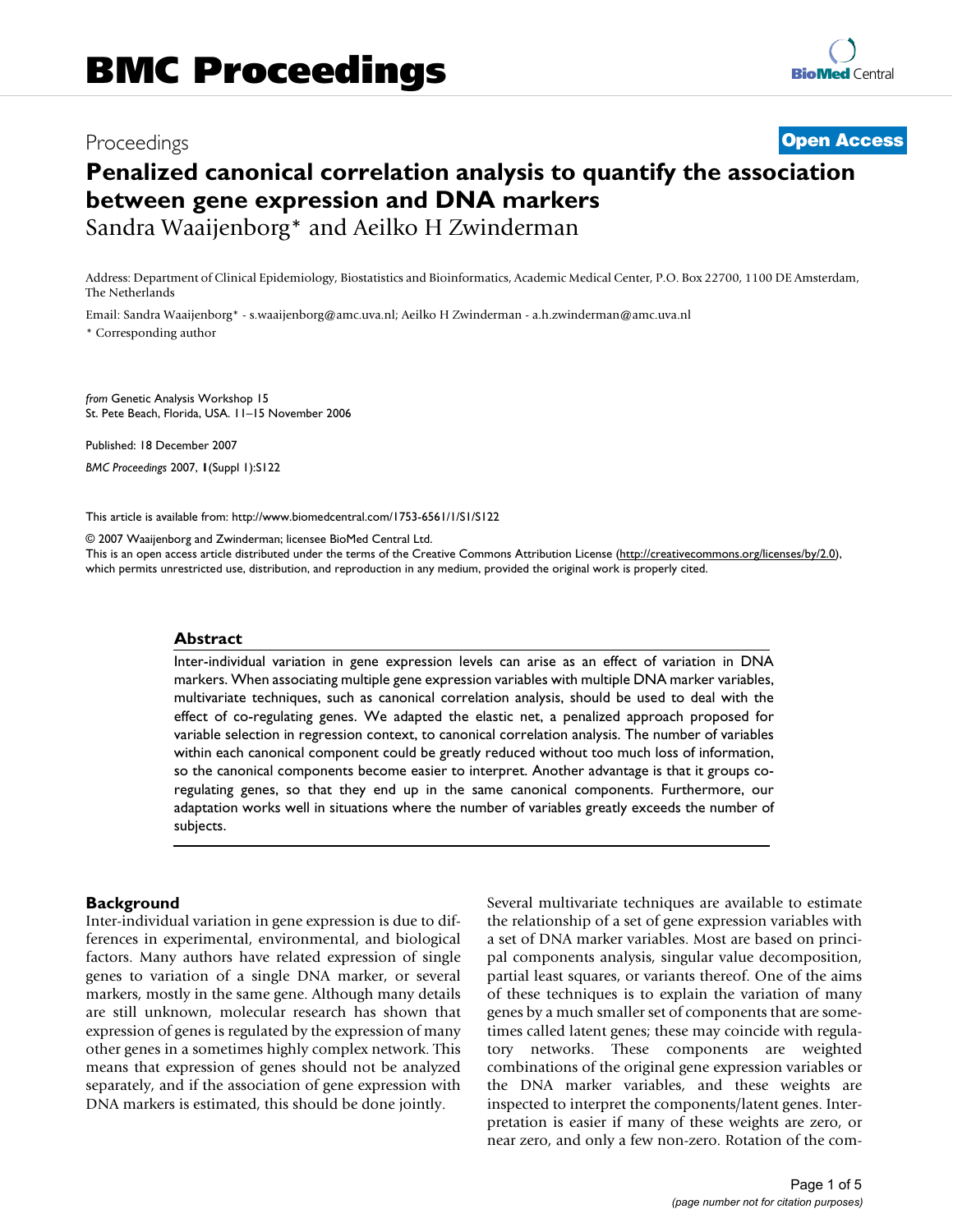ponents is used for that, but this is often not successful, and instead penalized methods have been suggested.

In this paper we describe the use of a newly developed canonical correlation analysis (CCA) to estimate the association between gene expression variables and DNA marker variables, in which we employed the elastic net [1] to simplify interpretation of the CCA components. We will analyze the Centre d'Etude du Polymorphisme Humain (CEPH) expression data of the Genetic Analysis Workshop 15 as an illustration of our method.

## **Methods**

#### *Data*

Data on 14 three-generation CEPH families, each consisting of four grandparents, two parents and seven to eight offspring, were provided by the Genetic Analysis Workshop 15. Gene expression levels in lymphoblastoid cells of these 194 subjects were obtained using the Affymetrix Human Focus Arrays that contain probes for 8500 transcripts. The data set contains 3554 of the 8500 genes, for which Morley et al. [2] found that the variation in expression level among individuals was higher than between replicates on the same individual. Furthermore, the genotypes of 2882 autosomal and X-linked single-nucleotide polymorphisms (SNPs) were provided.

Missing SNPs were imputed based on the SNP data of relatives or if incomplete, based on related and unrelated subjects. SNPs with a percentage of missing data exceeding 20% (187 monomorphic and 24 polymorphic), were discarded from further analysis, as were the 95 SNPs which had a mutation rate of less than 5% (homo- and heterozygote). In the SNPs with less than 5% homozygote mutations, the hetero- and homozygote mutants were combined into one category (958 SNPs). For each SNP variable two dummies were created, using the LogicFS library in R. The first dummy variable was coded 0 for wild type and 1 for the mutants. The second dummy variable was coded 0 for wild type and heterozygote mutant and 1 for homozygote mutant.

#### *Penalized canonical correlation analysis*

Consider the standardized  $n \times p$  matrix **Y**, containing  $p$ (gene expression) variables, and the standardized *n* × *q* matrix **X**, containing *q* (DNA marker) variables, obtained from *n* subjects. Canonical correlation analysis (CCA) looks for a linear combination of all the variables in one data set that correlates maximally with a linear combination of all the variables in the other data set. These linear combinations are the so-called CCA components ξ and ω, such that  $\xi$  = **Xv** and  $\omega$ = **Yu**, with the weight vectors  $\mathbf{u}^T$  =  $\left(u_1,...,u_p\right)$  and  $\mathbf{v}^T=\left(v_1,...,v_q\right)$ . The correlation between the CCA components is also known as the canonical correlation.

Via the two-block Mode B of Wold's original partial leastsquares algorithm, the weight vectors can be estimated [3]. This algorithm is an iterative process that begins by calculating an initial pair of CCA components (ξ and ω) based on an initial guess of the weight vectors (**v** and **u**). The objective is to maximize the correlation between these two CCA components, therefore ξ is regressed on **Y** and ω is regressed on **X** in order to obtain a new set of estimated weights. This process is repeated until the weights converge.

However, problems arise in the regression step due to multicollinearity and overfitting. Furthermore, all the original variables are contained in the CCA components, so interpretation is difficult. Zou and Hastie [1] proposed the elastic net to overcome these problems. It is based on the following properties 1) variable selection is built into the procedure, 2) the procedure is not limited by the fact that the number of variables greatly exceeds the number of subjects, and 3) strongly correlated variables are in or out of the model together. The elastic net combines the advantages of the lasso [4] (built in variable selection) and ridge regression (grouping effect). We adapted the elastic net to Wold's algorithm, obtaining the following algorithm:

1. Set  $k \leftarrow 0$ .

2. Assign arbitrary starting values  $\hat{\mathbf{v}}^{(0)}$  and  $\hat{\mathbf{u}}^{(0)}$ . For instance, set  $\hat{v}^{(0)} \leftarrow \frac{1}{q} 1$  and  $\hat{u}^{(0)}_r \leftarrow \frac{1}{p} 1$ . And normalize  $\hat{\mathbf{v}}^{(0)}$  and  $\hat{\mathbf{u}}^{(0)}$ .

3. Estimate ξ, ω, **v** and **u** iteratively, as followed

$$
a, k \leftarrow k + 1.
$$

b.  $\hat{\xi}^k \leftarrow \text{X}\hat{\mathbf{v}}^{(k-1)}$  and  $\hat{\boldsymbol{\omega}}^k \leftarrow \text{Y}\hat{\mathbf{u}}^{(k-1)}$ .

c. Compute  $\hat{\mathbf{v}}^{(k)}$  and  $\hat{\mathbf{u}}^{(k)}$  by performing multiple regression using the elastic net.

$$
\hat{\mathbf{v}}^{(k)} = (1 + \lambda_{2X}) \arg \min_{\mathbf{v}^{(k)}} |\hat{\boldsymbol{\omega}}^k - \mathbf{X} \mathbf{v}^{(k)}|^2 + \lambda_{2X} \sum_{j=1}^q \nu_j^{(k)}^2 + \lambda_{1X} \sum_{j=1}^q |\nu_j^{(k)}|
$$
  

$$
\hat{\mathbf{u}}^{(k)} = (1 + \lambda_{2Y}) \arg \min_{\mathbf{u}^{(k)}} |\hat{\boldsymbol{\xi}}^k - \mathbf{Y} \mathbf{u}^{(k)}|^2 + \lambda_{2Y} \sum_{j=1}^p u_j^{(k)}^2 + \lambda_{1Y} \sum_{j=1}^p |\nu_j^{(k)}|
$$

d. Normalize  $\hat{\mathbf{v}}^{(k)}$  and  $\hat{\mathbf{u}}^{(k)}$ . Repeat until  $\hat{\mathbf{v}}^{(k)}$  and  $\hat{\mathbf{u}}^{(k)}$ have converged (a difference of less than 10-3 with the preceding step).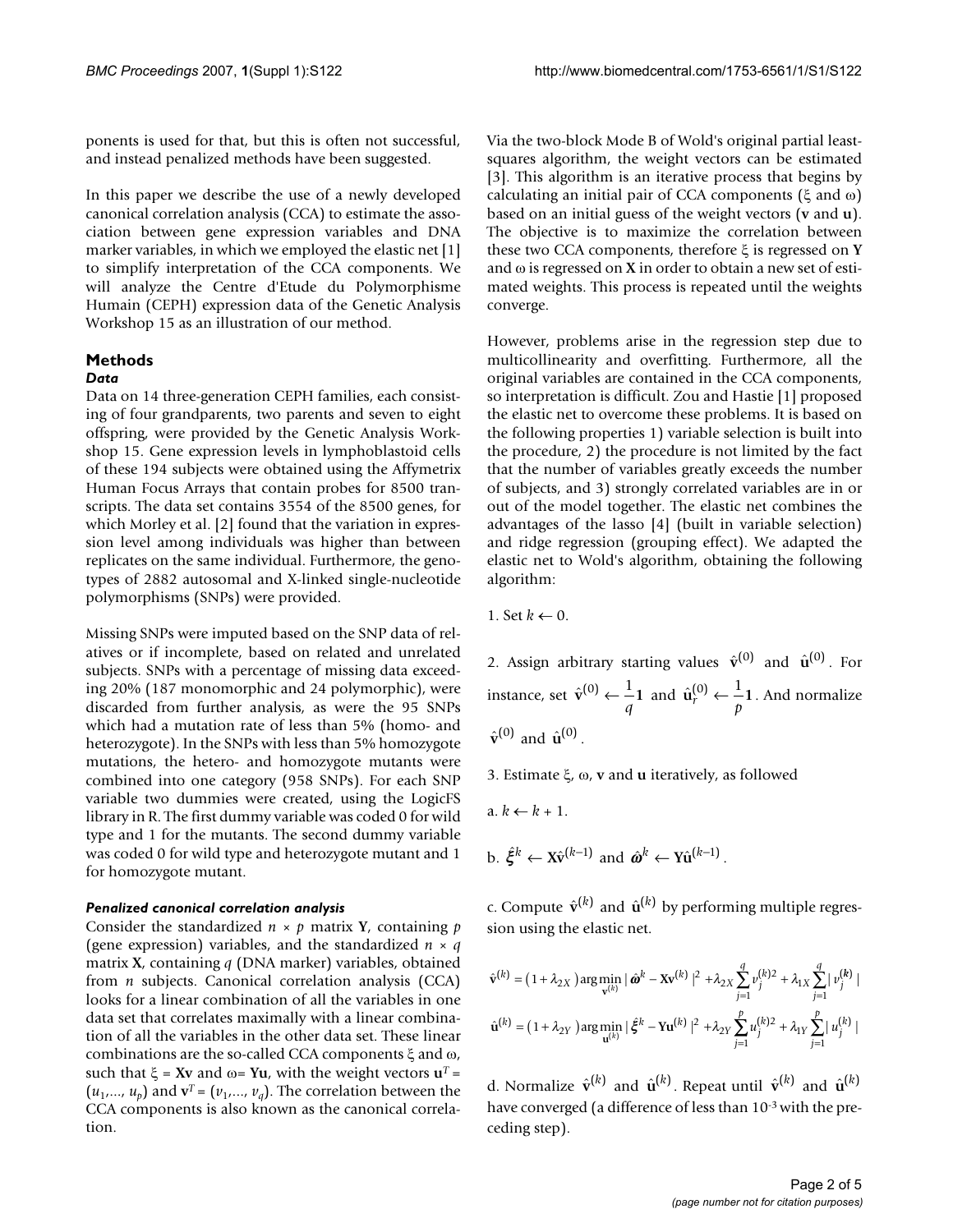Hereafter, the residual matrices of **Y** and **X** are determined and the algorithm can be repeated to obtain the next sets of CCA-components. This process can be repeated until the residual matrices contain no further information.

The penalty parameters  $\lambda_1$  and  $\lambda_2$  come from the lasso and the ridge penalty, respectively. The  $(1 + \lambda_2)$  scaling factor is built in, to prevent a double shrinkage. By introducing this scaling factor, the shrinkage effect of the ridge is eliminated while maintaining the grouping effect of the ridge and the shrinkage effect of the lasso. The algorithm is highly depending on the choices of  $\lambda_1$  and  $\lambda_2$ . Methods to determine their optimal values are discussed in the following sections.

### *Univariate soft-thresholding*

The optimal values of  $\lambda_1$  and  $\lambda_2$  are determined by crossvalidation (see next section), but in cases in which the computation time is tremendously increased due to the high number of variables, as in the case of microarray data, it might be desirable to simplify the computations. As Zou and Hastie [1] proposed, we can set  $\lambda_{2X} \rightarrow \infty$  and  $\lambda_{2Y} \rightarrow \infty$ , in order to simplify the calculation. This is called univariate soft-thresholding. Although it ignores the dependence between variables within the same set, the decorrelation effect from the ridge penalty is maintained. It has shown to be quite promising [1].

Performing univariate soft-thresholding, Step 3(c) reduces to computing  $\hat{\mathbf{v}}^{(k)}$  and  $\hat{\mathbf{u}}^{(k)}$  by

$$
\hat{v}_i^{(k)} = \left( \left| \hat{\boldsymbol{\omega}}^{k} \mathbf{X}_i \right| - \frac{\lambda_{1X}}{2} \right)_{+} sign \left( \hat{\boldsymbol{\omega}}^{k} \mathbf{X}_i \right) \quad i = 1, ..., q
$$
  

$$
\hat{u}_i^{(k)} = \left( \left| \hat{\boldsymbol{\xi}}^{k} \mathbf{Y}_i \right| - \frac{\lambda_{1Y}}{2} \right)_{+} sign \left( \hat{\boldsymbol{\xi}}^{k} \mathbf{Y}_i \right) \quad i = 1, ..., p.
$$

From this formula, we see that now only the optimal lasso penalty has to be chosen. Lasso shrinks weights to zero; the larger the lasso penalty, the smaller the number of weights that receive a non-zero value. The magnitude of the lasso penalty determines how many weights become non-zero, and thus how many variables are maintained in the CCA-components. Following Zou and Hastie [1], we turned this process around and determined the number of variables we would like to give a non-zero weight.

#### *Penalty parameter optimization*

The optimal number of variables within each CCA component is determined by *k*-fold cross-validation. The data set is divided into *k* subsets (based on subjects), of which *k*-1 subsets form the training set and the remaining subset forms the test set. The weight vectors **u** and **v** are estimated by the training set and the mean squared prediction error is determined by the test set. This is repeated *k* times, such that each subset has functioned as a test set.

The mean squared prediction error is defined by

$$
MSPE = \frac{\sum_{j=1}^{N} \left| x_j \hat{\mathbf{v}}^{-k(j)} - \rho^{-k(j)} \gamma_j \hat{\mathbf{u}}^{-k(j)} \right|^2}{N} ,
$$

with  $\rho^{k(j)}$  the canonical correlation, and  $\hat{\mathbf{v}}^{-k(j)}$  and  $\hat{\mathbf{u}}^{-k(j)}$  the weight vectors estimated by the training set in which subject *j* was deleted. The MSPE is determined for CCA components with differing numbers of variables. The CCA component pair with the lowest MSPE contains the optimal number of variables.

#### **Results and discussion** *Data exploration*

We obtained data set **Y**, containing 3554 gene expression variables, and data set **X**, containing 4194 SNP dummy variables from 194 subjects. Principal component analysis was used to explore the gene expression variables. It revealed a presence of gender effect and a separation between adults and children. In contrast with what we expected, there was no family effect (results not shown). To get rid of these gender and generation affects, we performed linear regression analysis of each gene expression variable on gender and generation (children versus parents and grandparents).

Intraset correlation of the gene expression variables varied between -0.82 and 0.94, indicating the presence of co-regulating genes in the data set. Interset correlation of single gene expression variables with single SNP dummy variables varied between -0.56 and 0.46, so the dummy variables of single SNPs did show some effect on the gene expression levels.

#### *CCA component optimization*

We performed genome-wide penalized canonical correlation analysis to determine the CCA components. The effect of the number of variables within each CCA component on the mean squared prediction error (MSPE) is shown in Figure 1a. The decreasing trend in the MSPE continued when the number of variables in both CCA components increased. Figure 1b shows the effect of the number of variables on the average canonical correlation of the training sets; there was an increasing trend when the number of variables increased, but the increase was less steep as the number of variables approached 200.

Although the MSPE decreased as the number of variables within each CCA component increased, this decrease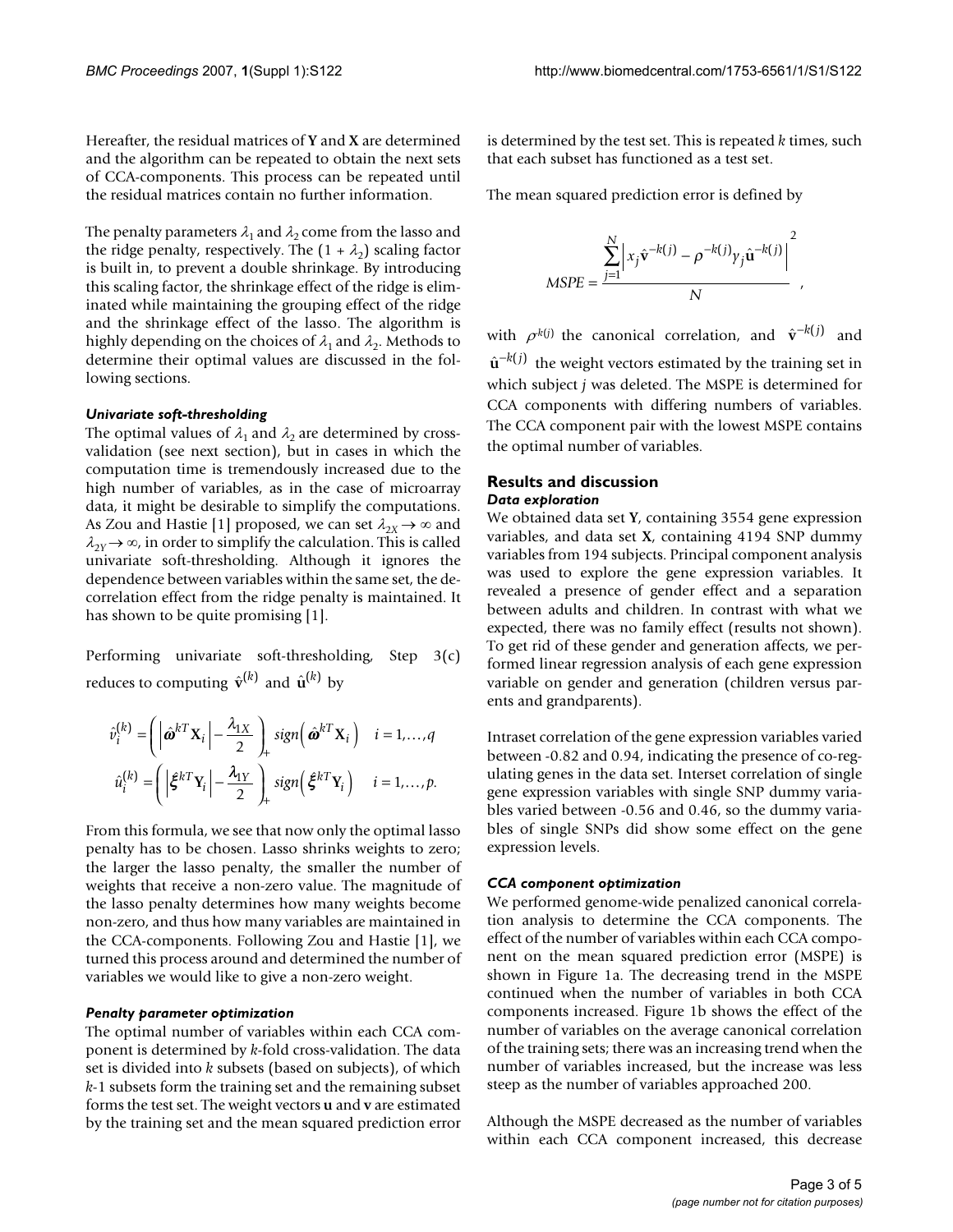



became smaller when more variables were added to the components. The increase in canonical correlation also became smaller. For example, when we compared a pair of CCA components containing 200 variables each and a pair of CCA components containing 50 variables each, the increase in MSPE was 0.15 (0.65 to 0.80) and the decrease in canonical correlation was 0.05 (0.85 to 0.80). A compromise between MSPE, the canonical correlation, and the desired number of variables within each CCA component can be made to derive the optimal number of variables within each CCA component.

### *Findings*

To keep the results interpretable, we decided to focus on the CCA components with 50 variables each. The first pair of CCA components was estimated using all 194 subjects, resulting in a canonical correlation of 0.81. The estimated weights are given in Figure 2. The variables within each CCA component were selected from nearly all chromosomes. The five genes with the largest weights were *HNRPAB*, *TACC3*, *SCHIP1*, *BAZ1B*, and *TUBG1*. And the five SNPs with the largest weights were rs131973, rs1351583, rs1862121, rs1010127, and rs616113.

The intra-CCA component correlation of the variables is given in Figure 3. The absolute intra-CCA component correlation of the single gene expressions varied between 0.32 and 0.89, this indicated that co-regulating genes indeed ended up in the same model. The absolute intra-CCA component correlation of the single SNP dummies was somewhat lower. It varied between 0.0010 and 0.89.

The inter-CCA component correlation of single variables was between -0.48 and 0.44.

### **Conclusion**

Adaptation of the elastic net to canonical correlation analysis considerably reduces the number of variables within each CCA component without too much loss of information, and thus makes the interpretation of the CCA components easier.

The penalized CCA deals well with situations where the number of variables greatly exceeds the number of subjects. Furthermore, strong intraset correlation is accounted for by the grouping effect of the ridge penalty parameter. An additional advantage is that the penalized canonical correlation analysis has a built-in variable selection procedure, so multiple testing is much less problematic.

In this paper we only focussed on the first set of CCA components, even though the canonical correlation of the second set of CCA components is quite high. For example a residual matrix from a first pair of CCA components containing 200 variables each had a canonical correlation of 0.70 for a pair of CCA components with 50 variables each. Further analysis seems fruitful.

### **Competing interests**

The author(s) declare that they have no competing interests.